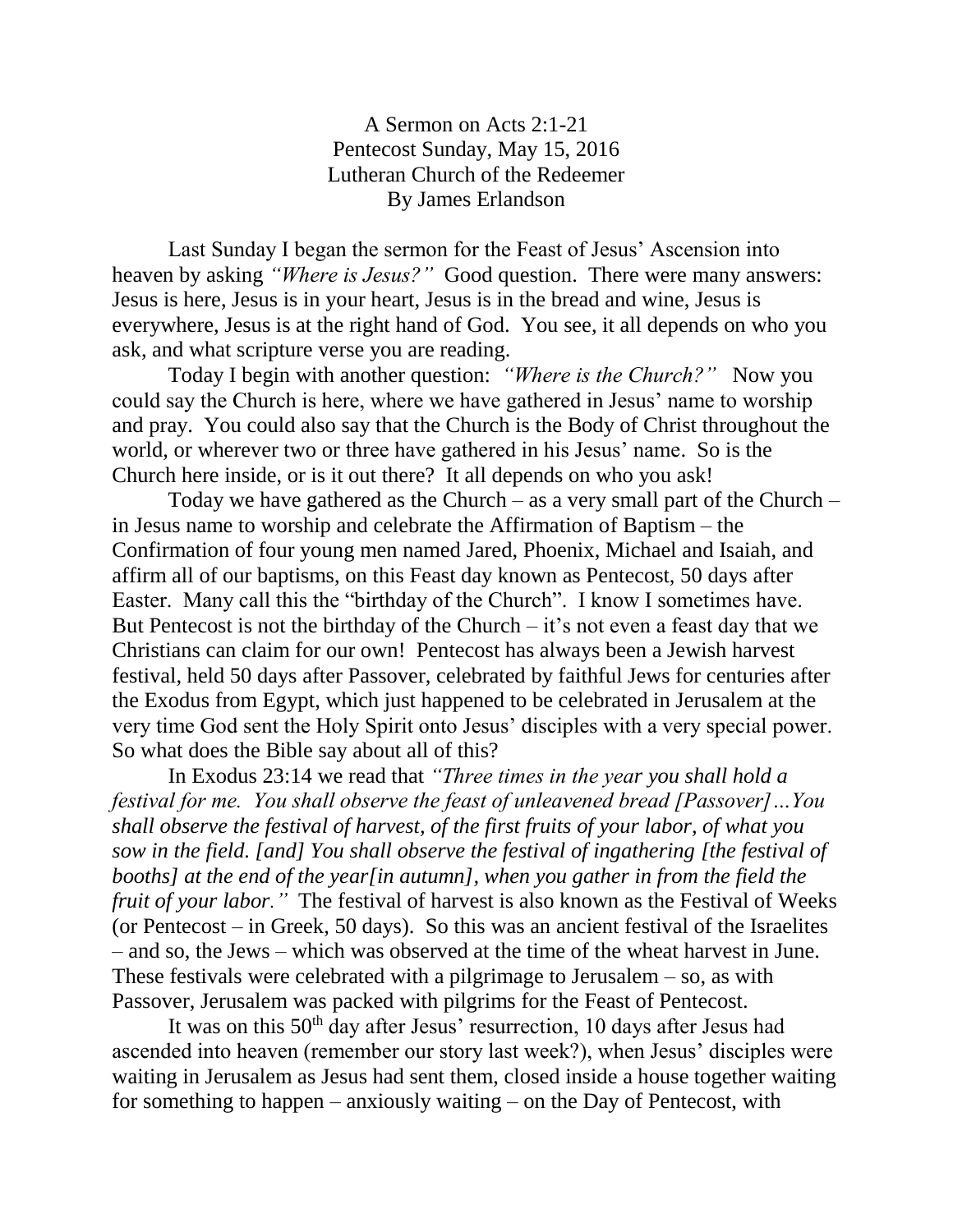thousands of pilgrim Jews milling around in the streets outside from every corner of the Mediterranean world, when this strange thing happened. Luke describes it: *"And suddenly from heaven there came a sound like the rush of a violent wind, and it filled the entire house where they were sitting. Divided tongues, as of fire, appeared among them, and a tongue rested on each of them. All of them were filled with the Holy Spirit, and began to speak in other languages, as the Spirit gave them ability."*

Was this the gibberish coming out of their mouths, that we sometimes associate with being "in the Spirit" – that we can witness on television or live in some churches today – in Pentecostal churches? No, this gift was a very practical one of being able to speak actual languages of other human beings – without taking a language course or signing up for Rosetta Stone on line or listening to cds or cassette tapes over and over. It was immediate and as powerful as a spark lighting a fire – and the symbol of this power was the flames of fire alighting on each disciples' head. We don't know what they said to each other, but imagine the scene, as Galilean Jews (who only knew Aramaic and Hebrew in their out of the way region to the north of Jerusalem) spilled out into the street saying "Hey, what's this? I can speak in other languages that I never learned!" Then the crowd spoke up in astonishment, because they heard these un-educated Galileans, the North Dakotans of the Midwest, speaking in their own native languages – in the words of Parthians, or Medes, Elamites and residents of Mesopotamia, Judea and Cappadocia, Pontus and Asia, Phrygia and Pamphylia, Egypt and Libya, and visitors from Rome who spoke Latin, and Cretans and Arabs! They were amazed that these simple fisher folk spoke in words they understood about God's deeds of power! "What does this mean?" Some cynics said, "They are filled with new wine!" For it was the first fruits festival, and wine poured freely from vendors.

But then Peter stepped forward, speaking loudly as usual, and said, "We are not drunk! It's only 9:00 in the morning!" And then Peter quoted the Old Testament prophet Joel, about the last days when God would pour out God's Spirit upon all flesh, and sons and daughters would prophesy – speak the word of the Lord – young men would see visions and old men would dream dreams. This power would come even to slaves, women and men, on whom God would pour God's Spirit to speak. They would speak about signs in the heavens and on earth, the sun would be turned to darkness (a solar eclipse?) and the moon red with blood, and then *"everyone who calls on the name of the Lord shall be saved!"*

Wow. Crazy stuff. But this was how Peter used scripture, to find meaning in the present moment, interpreting the prophet Joel's words from the Old Testament to make sense of what had just happened – in the Spirit giving Jesus' followers the ability to speak in languages they had never known before. Did you expect Peter to remain silent? No, of course not!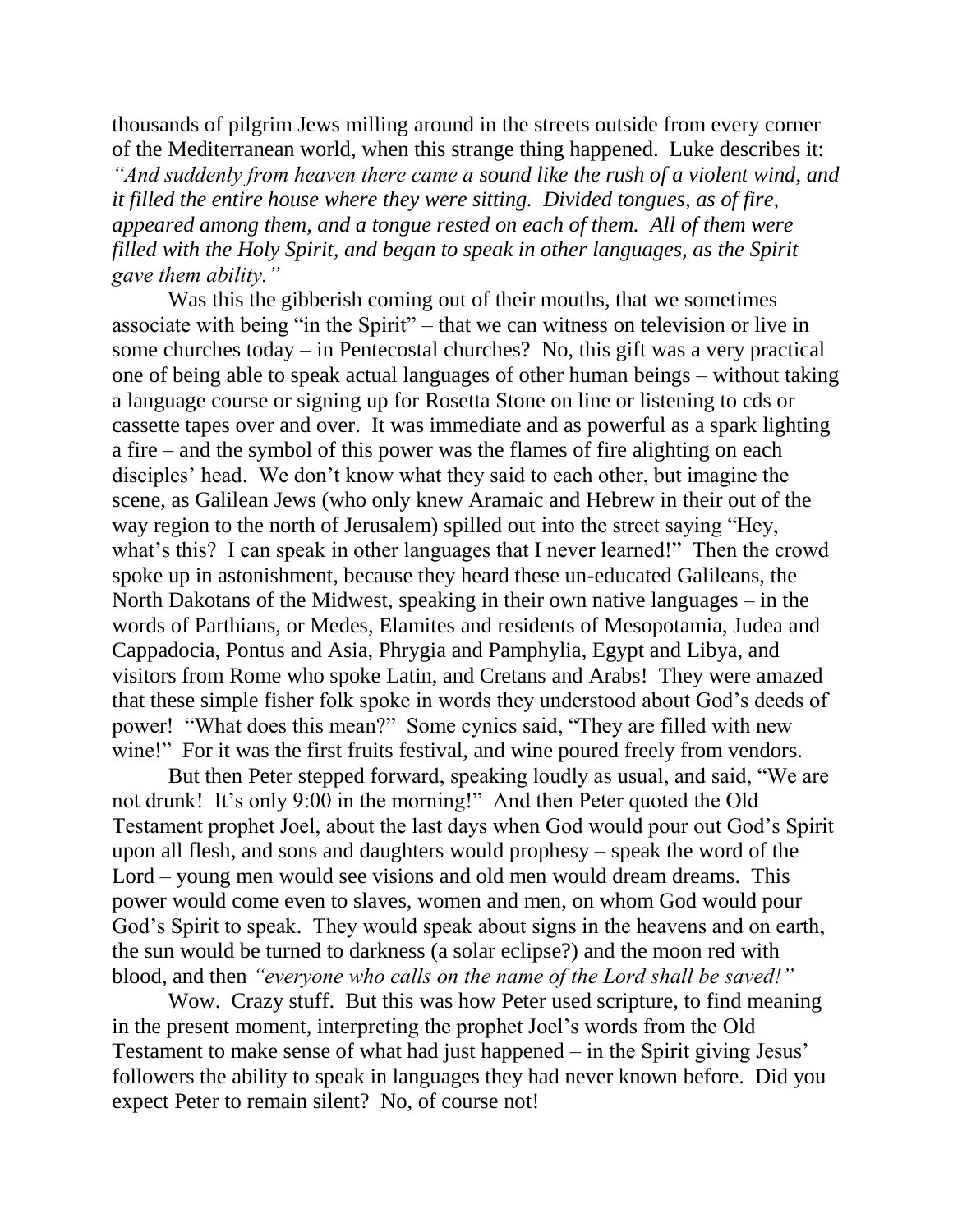So as we have done all year in confirmation class, and as we do in the Church every single Sunday for worship, and every time we gather to read and study scripture, we use it to make sense of what is happening today in our personal lives, in the Church, and in our world. Isn't this the task of all of us Christians? We gather as the Church to worship God and hear God's Word - from the Old and the New Testaments, to discern what God is teaching us through God's Word, interpret it, and guide us in how we live today and tomorrow? That's what Peter did – he used the prophet's Joel's words to say that this was a mighty act of God, to send God's Spirit upon Jesus' followers, to give them the ability to tell others what God had done in Jesus, and share it with others in their own language! Just as Joel had said God would do, centuries before. So our task in these days is to discern how scripture and our faith help us to make sense of what is going on around us and inside us – the good, the bad, and what doesn't seem to relate at all.

It starts with *asking questions* – the most important skill for any human being who seriously inquires about things of faith! In this confirmation class we don't listen and take notes to memorize what the pastor teaches - we learn to ask questions and discuss what we each can contribute in our search for meaning. [Oh – did you do it differently in YOUR confirmation class, brothers and sisters?] So think about our first lesson from Genesis, the story of the Tower of Babel. One reason this story is in the Bible was perhaps to answer the question: *"Why are there so many languages spoken?"* Or maybe the question was *"Why can't we understand the people who live in the next town, or across the border?"* It could be that this story was told to answer with an interpretation from the point of view of faith, from the rabbis: Once upon a time the people spoke only one language. But they became filled with themselves, and wanted to build a great tower, in order to reach by themselves to the same level as God. As they built this tower, God was not please, so God confused them by making them each speak different languages, so that they couldn't understand one another, and scattered them abroad over the face of the earth. The tower was abandoned, because they couldn't work with one another anymore, and it became known as Babel, because there the Lord confused the languages of all the earth. And that is why there are so many languages, and people today cannot understand one another. It's a great story – which doesn't have to be taken literally to make the point: that we are all divided because we cannot understand one another, but our failing in the first place, our *sin*, was trying to be like God – ourselves, without God. Isn't this what sin is?

So when we come to the story of Pentecost, we see how God resolves the issue *"in these last days"* as Peter put it – NOT by giving everyone the same language to speak, but giving those who would share the good news of God's love in Christ Jesus the ability to speak *in the language of others!* Not for everyone else to become a Galilean Jew and speak Hebrew or Aramaic, but for Galileans to